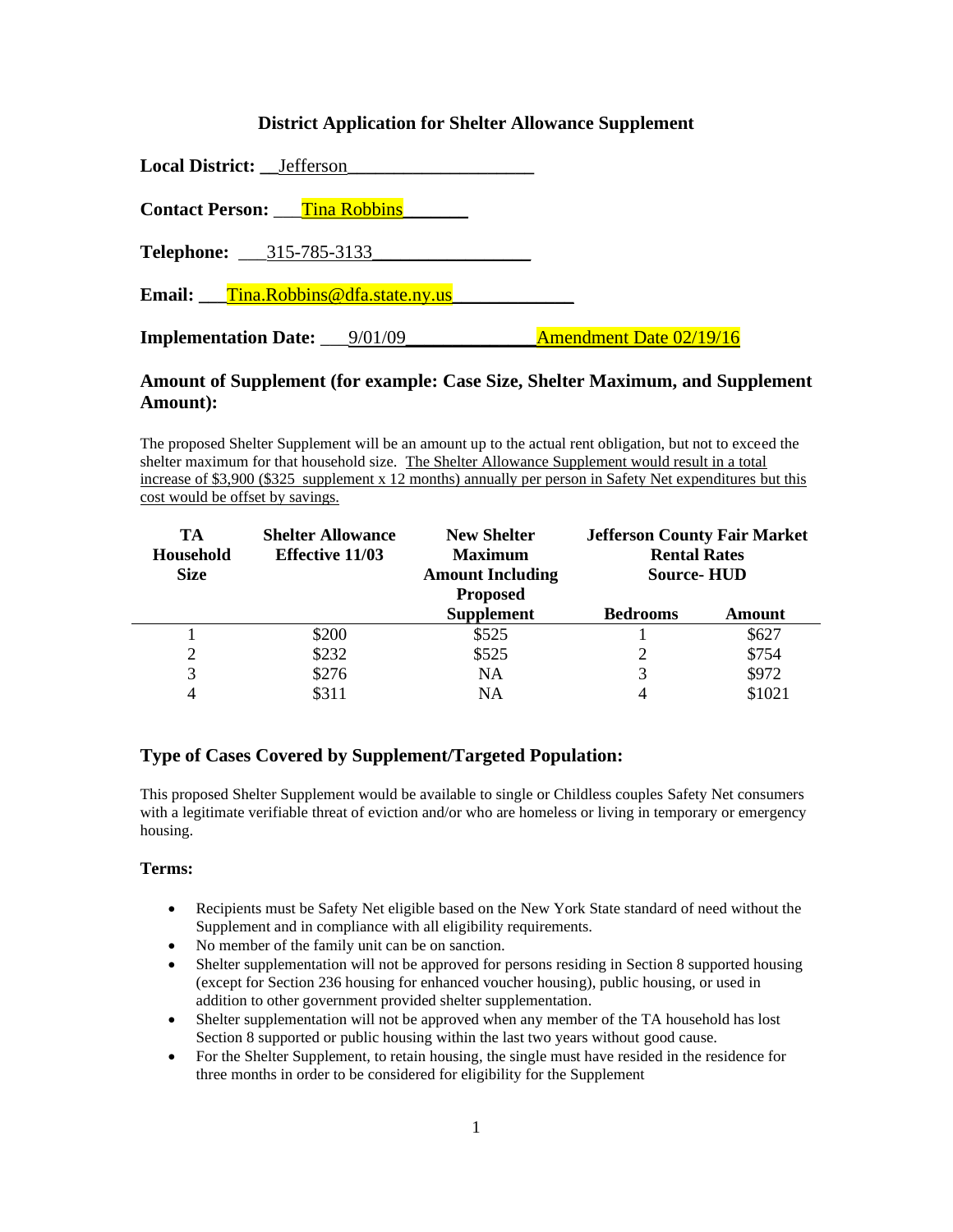- The recipient must be tenant or co-tenant of record. Leases and/or written agreements with landlords will not be a requirement.
- Any arrears paid to prevent eviction will follow 18NYCRR 352.7(g) (3) and (4).
- The client's full actual share of rent must be restricted and paid directly to the landlord.
- The supplement may be used to establish housing for a single or childless couple who has been determined homeless by the District.

# **List eligibility criteria and how determined and documented including the following:**

1. How much will non-legally responsible Non-Temporary Assistance (NTA) persons residing in the same dwelling be required to contribute towards the excess shelter costs (e.g., a prorata share of rent costs, 30 percent of income, the lesser of these two variables, etc.)? All non-SNA household members, including SSI recipients or ineligible aliens, must contribute either their pro-rated share of the rent or 30 percent of their gross income, whichever is less

**Will SSI recipients or ineligible aliens residing in the household be expected to contribute towards rent cost?** yes

**If so, how will this amount be determined? Income of all adults living in the dwelling will be required to be verified.** The total excess shelter expenses will be divided by the total number of individuals living in the dwelling.

2. **How will contributions towards rent from individuals outside the household be verified and what standards will be applied in determining whether such contributions can be sustained in the future?** Any contribution towards rent made by individuals outside the household will be verified by statements, rent receipts and/or landlord verification. Standards used in determining whether such contributions can be sustained in the future will be evaluated in the same manor used for Temporary Assistance recipients, the source of income and the amount.

**How will the district assure that third party contributors are not legally responsible relatives**? The single individual or childless couple is required to be TA eligible prior to receiving a rent supplement. All legal representation relations are explored for the TA program as a matter of business.

**3. Will the district require that there be a court proceeding concerning the nonpayment of shelter costs prior to the individual being determined eligible for supplemental shelter payments?** No

**If not, how will the district determine that the shelter arrears are legitimate and the responsibility of the TA recipient?** The local district has a Social Welfare Examiner dedicated to housing/homeless who is the liaison with landlords and who would make contact with him/her. Some individuals also are case managed who would be involved in making the determination.

4. **How will co-tenant of record lease arrangements be handled?** The lease will be reviewed for any requirements for responsibility it may site. If the apartment is affordable the individual/childless couple would be considered for rent supplement in his/her own right. The recipient must be tenant or co-tenant of record. Budgeting for households including both Safety Net and Family Assistance or SN MOE individuals will be consistent with Temporary Assistance regulations for co-op budgeting. Leases and/or written agreements with landlords will not be a requirement.

Will leases be required of all tenants of record? No\_

5. **Will shelter arrears for shelter supplementation cases be limited in monetary amount (e.g., \$3,000) or to a specific time period (e.g., six months of arrears)?** Yes\_\_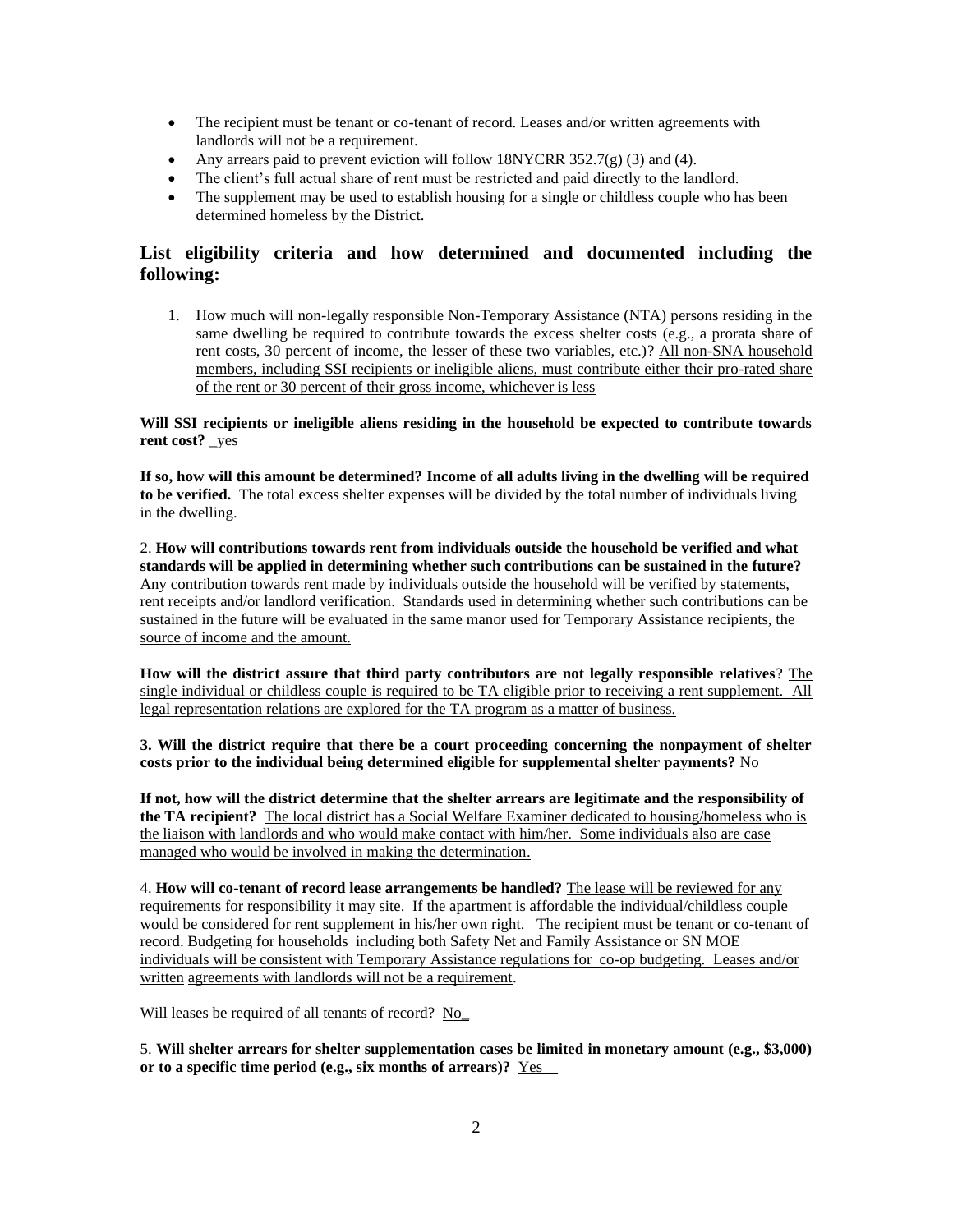**If yes, please detail**: Shelter arrears for shelter supplement cases will be limited to \$5,000 or 11 months arrears and require a higher level approval than the Supervisor who normally makes an approval. The shelter supplement will NOT include any amount for court costs, legal fees or late charges.

6. **How will the district handle modifications (e.g., moves, rent increases, etc)?** If a recipient relocates, if there is a change in household composition, income, or a rent increase the Supplement will be reevaluated and adjusted accordingly. The district will reassess the eligibility cost effectiveness.

**What standards will be followed in determining whether supplementation will continue following a**  move? Standards for continued rent supplement will be determined based on affordability, compliance with program requirements, and any other supports such as case management.

**Will the district require the recipient of the supplemental shelter allowance to report changes related to the supplemental allowance timely, as a condition of eligibility for the allowance?** Yes, all changes must be reported timely.

7. Will **any local forms be used to facilitate the supplementation process?** Yes, see attached.

If so, copies must be provided with the plan.

8. **Will there be any health and safety standards regarding the housing that must be met prior to paying supplemental allowances or arrears?** The housing can not be condemned.

9. **Will the supplemental allowance be time limited in any way?** There is a time limit of five years on receipt of Jefferson County shelter supplements provided under Office 352.3(a). However, exceptions to this limit may be made on a case by case basis when it is determined that applicant or recipient has been unable to locate adequate affordable housing due to any of the following variables:

(1) a physical or mental condition which limits the ability of the individual to relocate or afford permanent housing;

(2) social services district error; or

(3) other extenuating circumstances, beyond the control of the applicant or recipient, exist which prevent the individual from relocating or affording permanent housing and application of the shelter supplement time limit can reasonably be considered to result in homelessness

\* Only the Director of Income Maintenance or the two Income Maintenance Supervisors could grant this exception. . As is standard practice, case comments would be entered into IEDR by the Director, or the two Income Maintenance Supervisor's regarding the reason for the exception.

10. **Will the supplementation process include a onetime incentive payment to the landlord?** A one time incentive would be on a case by case basis subject to a limit of one month's rent with approval by the Commissioner, Director of Financial Programs or Director of Services.

11**. How will the district ensure that the existence of the supplement does not adversely affect the ability of non-TA recipient individuals or childless couples (i.e. low income working individuals or childless couples) to find and retain affordable housing?** The district will be using a lower market rate then HUD standards for the area.

**Length of Time Supplement Offered to Individual Cases: (e.g. 3 months, 6 months, indefinitely etc.)**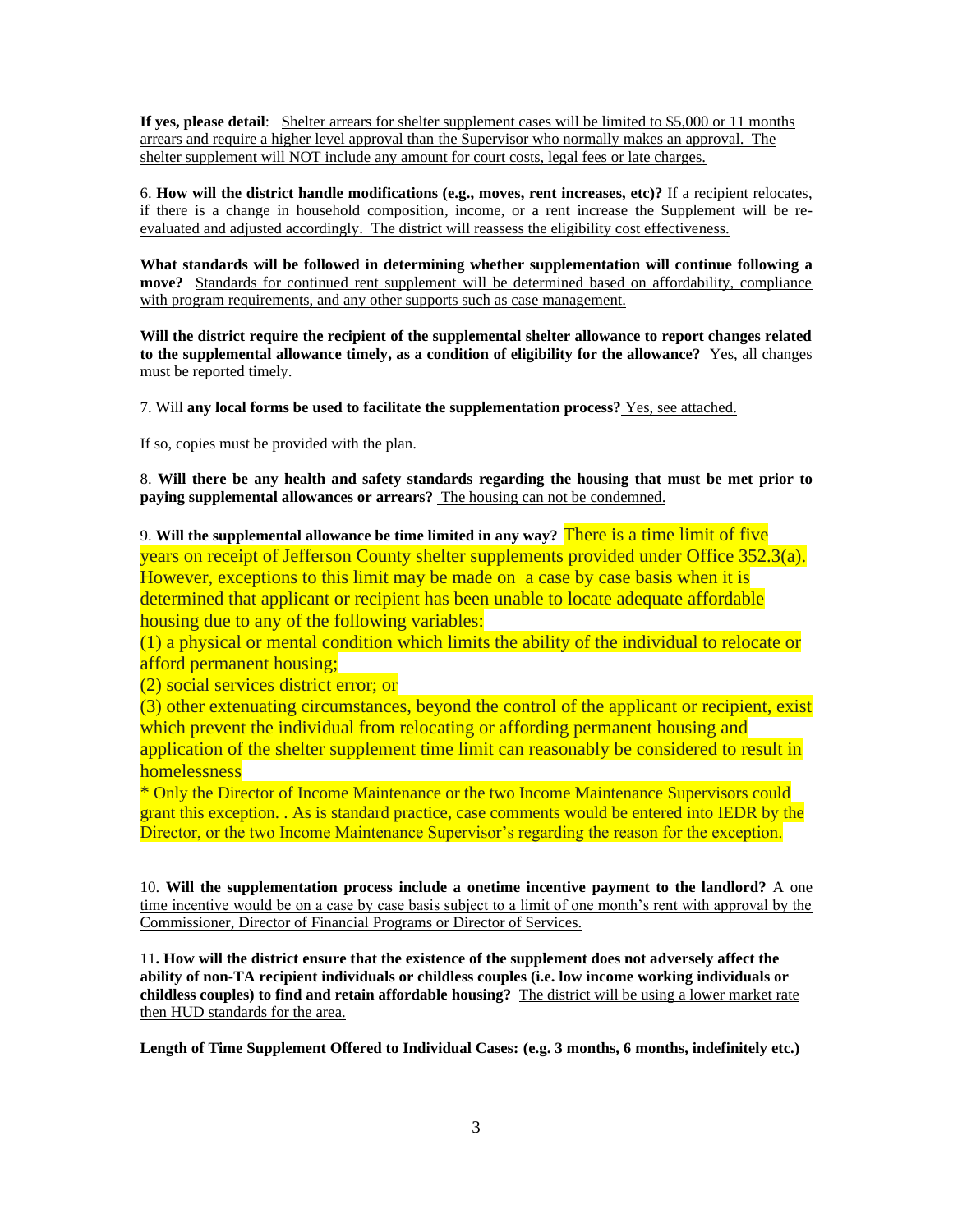There is a time limit of five years on receipt of Jefferson County shelter supplements provided under Office 352.3(a). However, exceptions to this limit may be made on a case by case basis when it is determined that applicant or recipient has been unable to locate adequate affordable housing due to any of the following variables:

(1) a physical or mental condition which limits the ability of the individual to relocate or afford permanent housing;

(2) social services district error; or

(3) other extenuating circumstances, beyond the control of the applicant or recipient, exist which prevent the individual from relocating or affording permanent housing and application of the shelter supplement time limit can reasonably be considered to result in homelessness.

\* Only the Director of Income Maintenance or the two Income Maintenance Supervisors could grant this exception. . As is standard practice, case comments would be entered into IEDR by the Director, or the two Income Maintenance Supervisor's regarding the reason for the exception.

The following historical data will show the growing trend the county has been facing.

**Estimate of Cost Savings/Neutrality (Show all calculations):**

# **HOMELESS ACTIVITY – JEFFERSON COUNTY DSS**

|                                                         | 2003     | 2004      | 2005      | 2008        |
|---------------------------------------------------------|----------|-----------|-----------|-------------|
| Cost                                                    | \$96,869 | \$152,507 | \$544,294 | \$1,560,842 |
| <b>Number of Placements</b>                             | 282      | 303       | 399       | 611         |
| <b>Total Bed Nights</b>                                 | 2,895    | 3,396     | 11,318    | 22,207      |
| <b>Average Length of</b><br><b>Stay</b><br>(Bed Nights) | 10       | 11        | 28        | 30          |

## **HOUSEHOLDS PLACED**

|      | <b>Families</b><br>A. | <b>Singles</b> | <b>Total</b> |
|------|-----------------------|----------------|--------------|
| 2003 | າາ                    | 245            | 282          |
| 2004 | 64                    | 239            | 303          |
| 2005 | 69                    | 330            | 399          |
| 2008 | -14                   | 497            |              |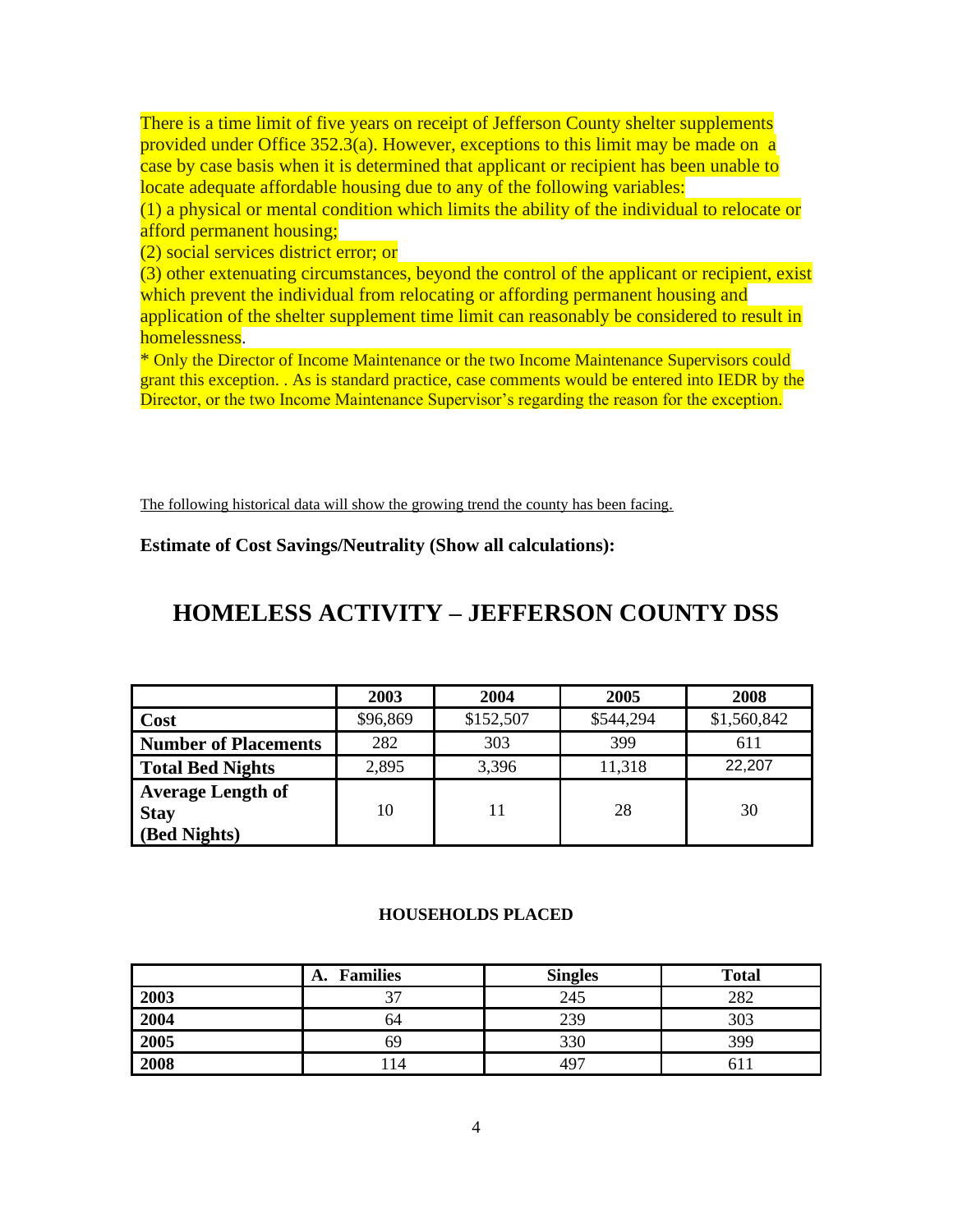48 individuals x  $$62.50$  average per night at a motel = \$3,000 13 individuals x \$91.88 average per night at VAC  $= $1,194$ Total =  $$4,194$  per night  $x 30$  nights = \$125,820 per month/emergency costs

61 individuals x \$525 monthly rental allowance with a supplement  $=$ \$32,025 per month

 $$125,820 - $32,025 = $93,795$  monthly savings

**Purpose/Justification (Provide relevant statistics):** The rising cost of housing in Jefferson County due to Fort Drum troops being in competition for housing with a higher income coupled with the recent downturn in the economy has made it increasingly difficult to meet the housing needs of a significant segment of the Safety Net caseload. Our Safety Net homeless expenditures and the number served have increased over the last several years. Currently, in Jefferson County, the maximum total grant a single childless Safety Net recipient can receive is \$337 per month with heat included.

For several years, the main emergency housing resource for this population in Jefferson County has been hotels for males or the Victims Assistance Center (VAC) for single women. VAC does not accept adult males which is the districts largest category of homeless. Not all hotels are located near employment, treatment providers, training providers and public transportation.

There were 61 Safety Net recipients in temporary housing on December 31, 2008, at an average cost of \$55 to \$70 per night in hotels/motels and \$91.88 per night at the Victims Assistance Center. Jefferson County DSS placed 497 homeless Safety Net individuals and Childless Couples in the calendar year 2008, 55 of those being at the Victims Assistance Center. In 2008 homeless expenditures were approximately \$1,216,914 (\$970,057 for motels and \$246,857 at VAC). In addition, approximately \$22,680 was issued for Domestic Violence costs. The average monthly cost for the local district and New York State per emergency homeless placement is approximately \$125,820.00.

There are no emergency homeless shelters within Jefferson County and according to a 2005-2007 American Community Survey, put out by the Census Bureau; the average rent in Jefferson County for that period was \$618 per month with a rental vacancy rate of 5.1 percent. According to HUD for fiscal year 2009 a one bedroom apartment is \$627 per

month. The shelter allowance for a household of one is \$200, the maximum monthly grant including basic needs is currently \$337 per month. This serves to illustrate how few options there are currently for single Safety Net recipients.

The approval of this Shelter Allowance Supplement would allow Jefferson County to avoid these costly hotel/motel placements and would result in a potential gross cost savings of approximately \$1,125,540 annually  $$125,820 - $32,025 \times 12)$  which would be divided equally by Jefferson County and New York State (\$562,770 each State and Local).

In addition to the potential cost savings, the Supplement will also allow single recipients to access permanent housing within a reasonable timeframe, decreasing the length of stay in emergency housing situations such as hotels/motels. Recipients who reside in temporary housing placements struggle to achieve the stability required in order to progress towards self-sufficiency. Employment, education and vocational training are difficult to achieve when recipients are faced with the difficult burden of identifying permanent housing. The approval of a Safety Net Shelter Allowance Supplement will not only result in cost savings, but permit the recipient to achieve independence within a shorter period of time.